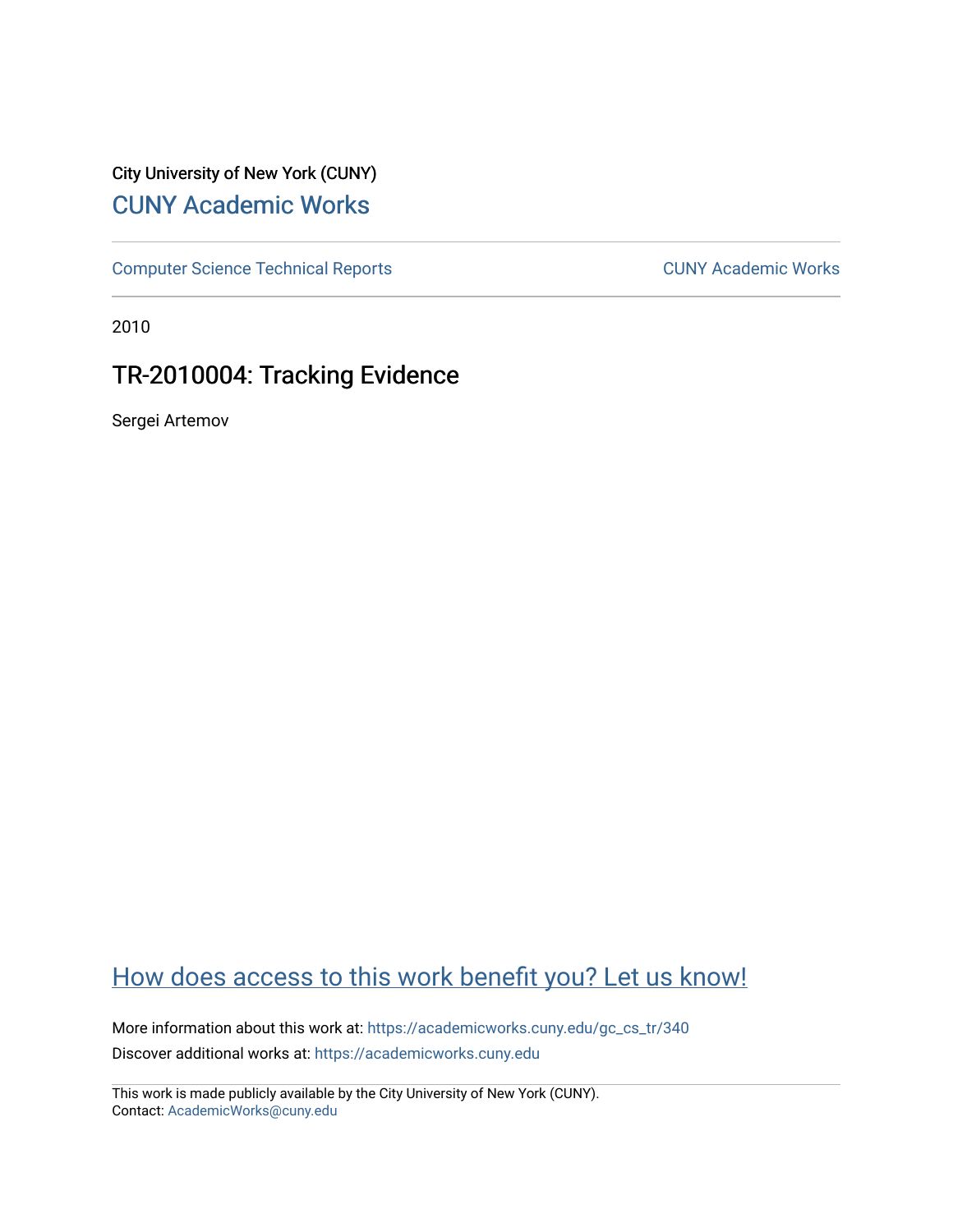## Tracking Evidence

Sergei Artemov<sup>∗</sup>

Graduate Center CUNY 365 Fifth Avenue, New York City, NY 10016 sartemov@gc.cuny.edu

April 25, 2010

#### Abstract

In this case study we describe an approach to a general logical framework for tracking evidence within epistemic contexts. We consider as basic an example which features two justifications for a true statement, one which is correct and one which is not. We formalize this example in a system of Justification Logic with two knowers: the object agent and the observer, and we show that whereas the object agent does not logically distinguish between factive and non-factive justifications, such distinctions can be attained at the observer level by analyzing the structure of evidence terms. Basic logic properties of the corresponding two-agent Justification Logic system have been established, which include Kripke-Fitting completeness.

We also argue that a similar evidence-tracking approach can be applied to analyzing paraconsistent systems.

## 1 Introduction

In this paper, commencing from seminal works [21, 14], the following analysis of basic epistemic notions was adopted: for a given agent,

$$
F \text{ is known} \qquad \sim \qquad F \text{ holds in all epistemically possible situations.} \tag{1}
$$

The notion of justification, an essential component of epistemic studies, was introduced into the mathematical models of knowledge within the framework of Justification Logic in [1, 2, 3, 5, 6, 8, 13, 16, 18, 19, 22] and other papers; a comprehensive account of this approach is given in [4]. At the foundational level, Justification Logic furnishes a new, evidence-based semantics for the logic of knowledge, according to which

$$
F \text{ is known} \qquad \sim \qquad F \text{ has an adequate justification.} \tag{2}
$$

<sup>∗</sup>This work was supported by NSF grant 0830450.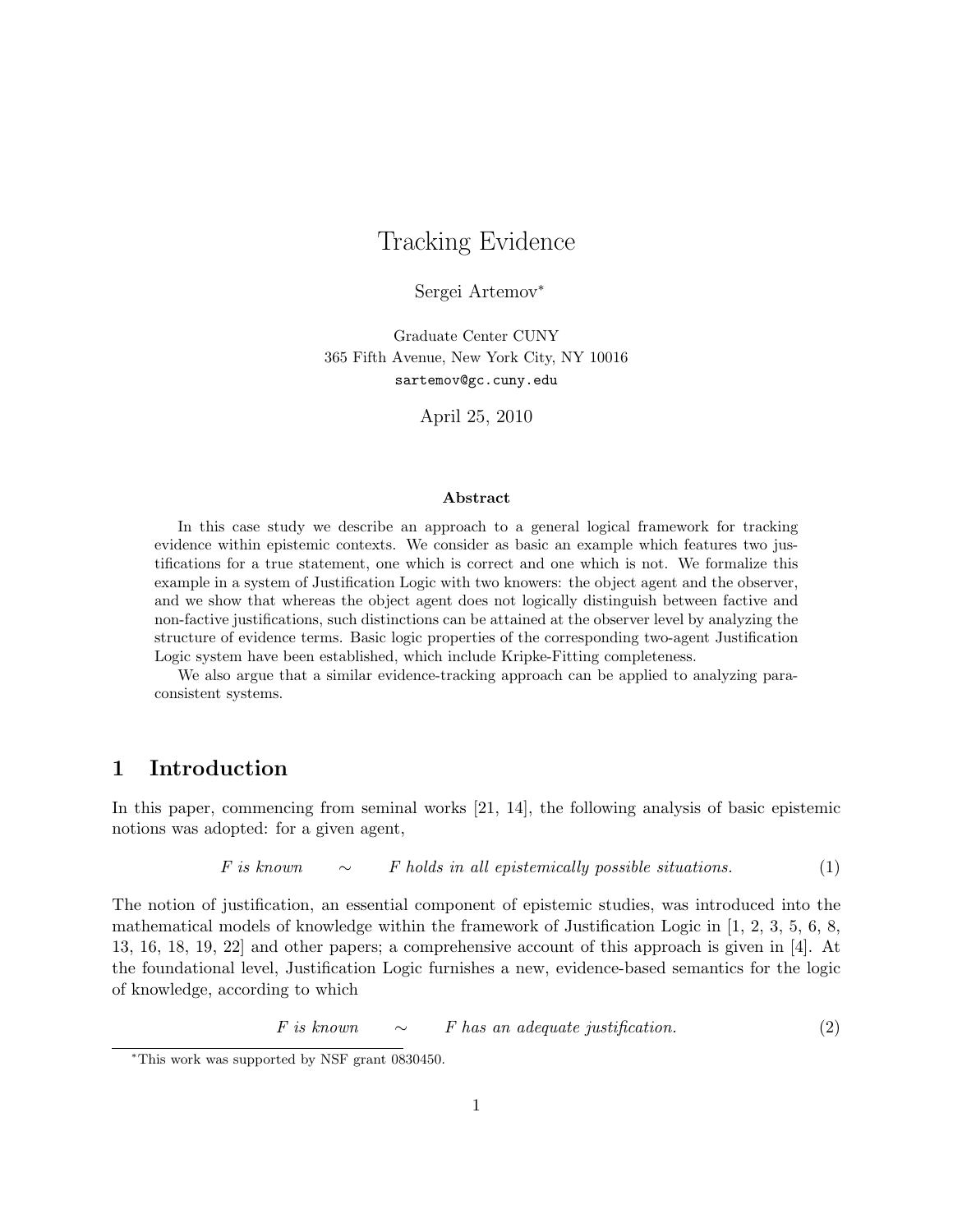Within Justification Logic, we can reason about justifications, simple and compound, and track different pieces of evidence pertaining to the same fact.

In this paper we develop a sufficiently general mechanism of evidence tracking which is crucial for distinguishing between factive and nonfactive justifications. Some preliminary observations leading to this mechanism have been discussed in [4].

#### 1.1 Basics of Justification Logic

Evidence (justification) terms are built from justification variables  $x, y, z, \ldots$  and evidence constants  $a, b, c, \ldots$  by means of the operations application ' $\cdot$ ,' sum ' $+$ ,' and evidence verifier '!.' The list of operations is flexible: more elaborate justification logic systems also use additional operations on justifications such as negative verifier '?.' On the other hand, it makes sense to consider subsets of operations such as  $\{\cdot, +\}$  or even  $\{\cdot\}$  (cf. [4]). However, these features do not alter the main results of this paper and, for the sake of convenience, we choose to work with the set of operations  $\{\cdot, +, !\}.$ 

Formulas of Justification Logic are built from logical atomic propositions by means of the usual classical logical connectives  $\wedge, \vee, \neg, \dots$  with an additional formation rule: if t is an evidence term and F a formula, then  $t$ :F is a formula. Using p to denote any sentence letter and t for an evidence term, we define the formulas by the grammar

$$
F = p | F \wedge F | F \vee F | F \rightarrow F | \neg F | t : F.
$$

The basic introspective justification logic considered in this paper is called  $J4<sub>0</sub>$ . It contains the following postulates:

- 1. Classical propositional axioms and rule Modus Ponens,
- 2. Application Axiom  $s:(F \to G) \to (t:F \to (s \cdot t):G),$
- 3. Monotonicity Axiom  $s: F \to (s + t): F$ ,  $s: F \to (t + s): F$ .
- 4. Introspection  $Axiom t: F \to \text{!}t:(t:F)$ .

Constants denote justifications of assumptions. To postulate that an axiom A is justified, one has to assume

 $c: A$ 

for some evidence constant c. Furthermore, if, in addition, we want to postulate that this new principle  $c : A$  is also justified, we can use Introspection and conclude  $lc : (c : A)$ , etc.

A Constant Specification CS for a given logic  $\mathcal L$  is a set of formulas of form  $c : A$  where A's are axioms of  $\mathcal L$  and c's are evidence constants. We distinguish the following types of constant specifications:

- axiomatically appropriate: for each axiom A there is a constant c such that  $c : A \in CS$ ;
- total (called TCS): for any axiom A and constant  $c, c : A \in CS$ .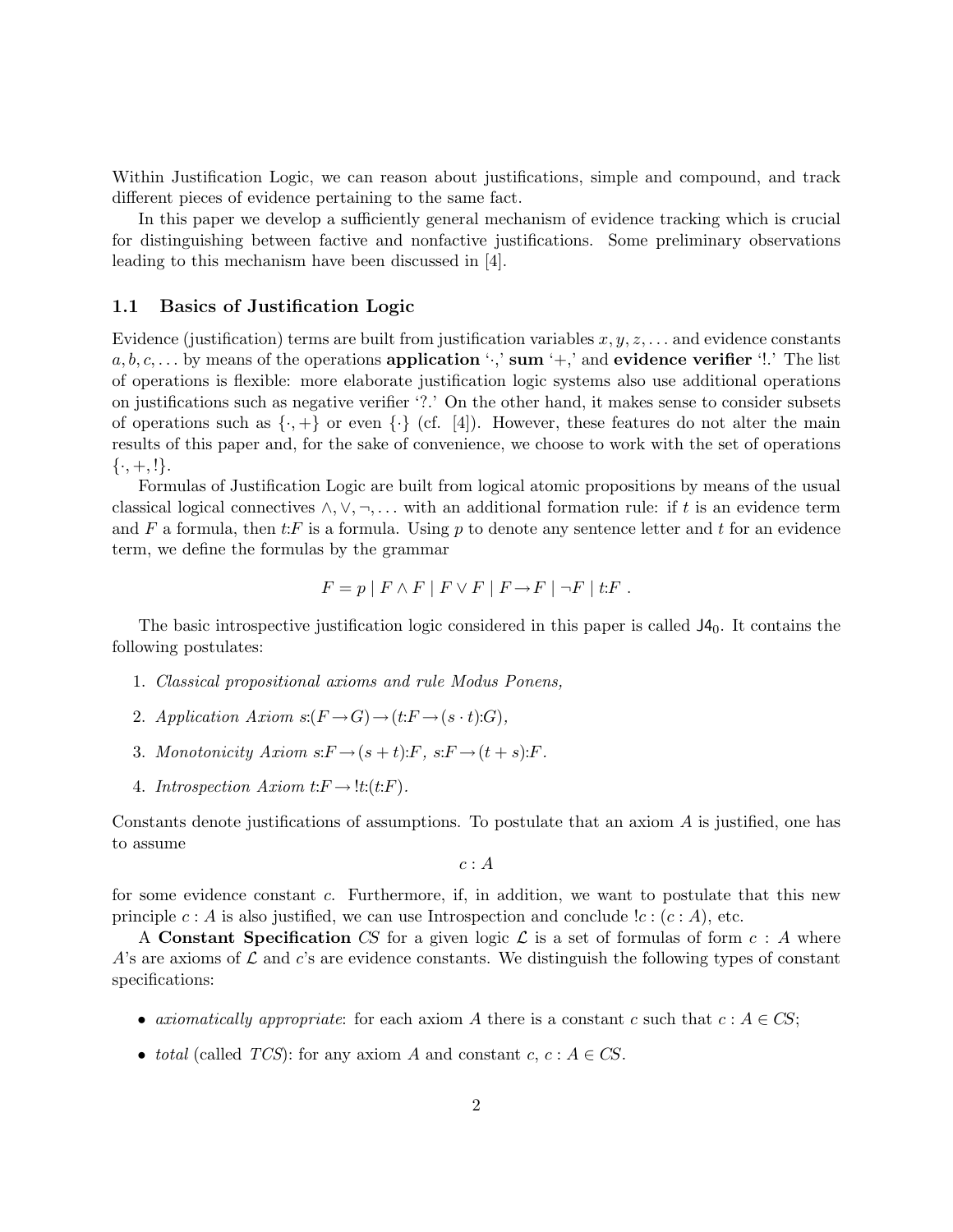For a given Constant Specification CS,

 $J4_{CS} = J4_0 + CS$ ,  $J4 = J4_0 + TCS$ .

An alternative description of J4 is given by

$$
J4 = J4_0 + R4
$$

where R4 is the *Axiom Internalization Rule*:

For any axiom  $A$  and constant  $c$ , infer  $c : A$ .

Finite CS's constitute a representative class of constant specifications: any derivation in J4 may be regarded as a derivation in  $J4_{CS}$  for some finite constant specification CS.

The Deduction Theorem holds in  $J4_{CS}$  for each constant specification CS. The following Internalization property is characteristic for Justification Logic systems.

**Theorem 1** [cf. [4]] For an axiomatically appropriate constant specification CS,  $J4_{CS}$  enjoys Internalization:

If  $\vdash$  F, then  $\vdash$  p: F for some justification term p.

#### 1.2 Epistemic Semantics

A Kripke-Fitting model [13]  $\mathcal{M} = (W, R, \mathcal{E}, \mathbb{H})$  is a Kripke model  $(W, R, \mathbb{H})$  with transitive accessibility relation R (for J4-style systems), augmented by an **admissible evidence function**  $\mathcal{E}$  which for any evidence term  $t$  and formula  $F$ , specifies the set of possible worlds where  $t$  is considered admissible evidence for  $F, \mathcal{E}(t, F) \subseteq W$ . The admissible evidence function  $\mathcal{E}$  must satisfy the closure conditions with respect to operations  $\cdot$ ,  $+$ , ! as follows:

- Application:  $\mathcal{E}(s, F \to G) \cap \mathcal{E}(t, F) \subseteq \mathcal{E}(s \cdot t, G)$ ,
- Sum:  $\mathcal{E}(s, F) \cup \mathcal{E}(t, F) \subset \mathcal{E}(s+t, F)$ ,
- Verifier:  $\mathcal{E}(t, F) \subseteq \mathcal{E}(!t, t: F)$ .

In addition,  $\mathcal E$  should be monotone with respect to  $R$ , i.e.,

 $u \in \mathcal{E}(t, F)$  and  $u R v$  yield  $v \in \mathcal{E}(t, F)$ .

We say that  $\mathcal{E}(t, F)$  holds at a given world u if  $u \in \mathcal{E}(t, F)$ .

Given  $\mathcal{M} = (W, R, \mathcal{E}, \mathbb{H})$ , the forcing relation  $\mathbb{H}$  on all formulas is defined as follows: for  $u \in W$ ,

- 1.  $\mathbb F$  respects Boolean connectives at each world;
- 2.  $u \Vdash t$ : iff  $v \Vdash F$  for every  $v \in W$  with  $u R v$  (the usual Kripke condition) and  $u \in \mathcal{E}(t, F)$ .

According to this definition, the admissible evidence function  $\mathcal E$  may be regarded as a Fagin-Halpernstyle awareness function [12], but equipped with the structure of justifications.

A model  $\mathcal{M} = (W, R, \mathcal{E}, \Vdash)$  respects a Constant Specification CS if  $\mathcal{E}(c, A) = W$  for all formulas c:A from CS.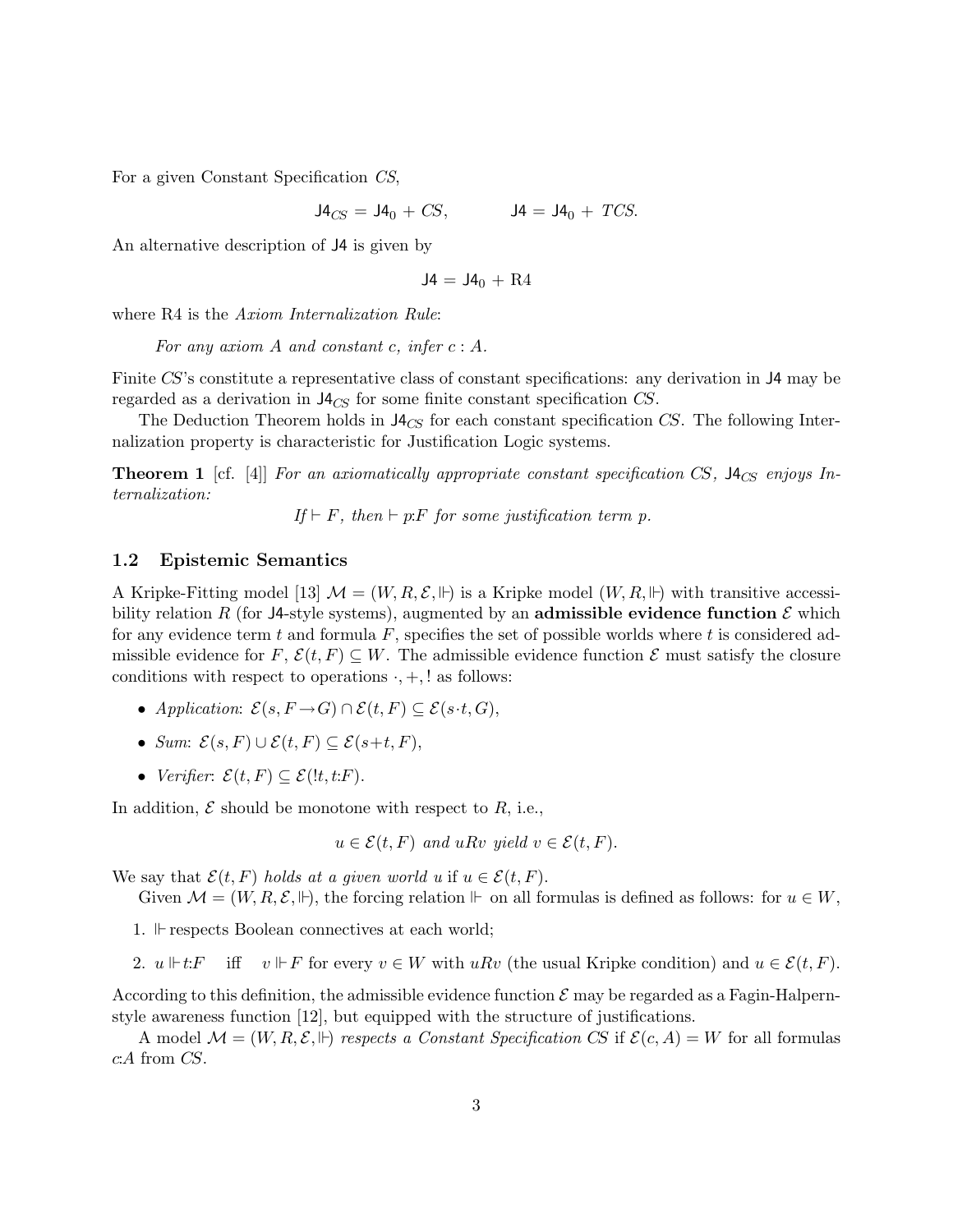**Theorem 2** [cf. [4]] For any Constant Specification CS,  $\mathcal{H}_{CS}$  is sound and complete for the corresponding class of Kripke-Fitting models respecting CS.

The information about Kripke structure in Kripke-Fitting models can be completely encoded by the admissible evidence function; this feature is captured by *Mkrtychev models*, which are Kripke-Fitting models with a single world. Naturally, the condition of monotonicity of the evidence function  $\mathcal E$  with respect to the accessibility relation R becomes void in Mkrtychev models.

**Theorem 3** For any Constant Specification CS,  $J4_{CS}$  is sound and complete for the class of Mkrtychev models respecting CS.

Mkrtychev models play an important theoretical role in establishing decidability and complexity bounds in Justification Logic [4, 8, 15, 16, 17, 18, 19]. Kripke-Fitting models take into account both epistemic Kripke structure and evidence structure and can be useful as natural models of epistemic scenarios.

Corollary 1 [cf. [4]] For any constant specification CS,  $\mathcal{H}_{CS}$  is consistent and has a model.

#### 1.3 Correspondence between modal and justification logics

The natural modal epistemic counterpart of the evidence assertion  $t$ :  $F$  is  $\Box F$  read as

for some 
$$
x
$$
,  $x$ : $F$ .

This observation leads to the notion of *forgetful projection* which replaces each occurrence of t:F by  $\Box F$  and hence converts a Justification Logic sentence S to a corresponding Modal Logic sentence  $S^o$ . Obviously, different Justification Logic sentences may have the same forgetful projection, hence  $S<sup>o</sup>$ loses certain information that was contained in S. However, it is easily observed that the forgetful projection always maps valid formulas of Justification Logic (e.g., axioms of J4) to valid formulas of a corresponding Epistemic Logic (which in our case is K4). The converse also holds: any valid formula of Epistemic Logic is a forgetful projection of some valid formula of Justification Logic. This follows from Correspondence Theorem 4. We assume that forgetful projection is naturally extended from sentences to logics.

**Theorem 4** [Correspondence Theorem, cf. [4]]  $J4^o = K4$ .

This correspondence holds for other pairs of Justification and Modal systems, cf. [4]. Within the core of the Correspondence Theorem is the Realizaton Theorem.

**Theorem 5** [Realization Theorem] There is an algorithm which, for each modal formula F derivable in K4, assigns evidence terms to each occurrence of modality in  $F$  in such a way that the resulting formula  $F<sup>r</sup>$  is derivable in  $\mathsf{J4}.$  Moreover, the realization assigns evidence variables to the negative occurrences of modality in  $F$ , thus respecting the existential reading of epistemic modality.

The Correspondence Theorem shows that modal logic K4 has an exact Justification Logic counterpart J4. Note that the Realization Theorem is not at all trivial. Known realization algorithms which recover evidence terms in modal theorems use cut-free derivations in the corresponding modal logics [1, 2, 7, 8].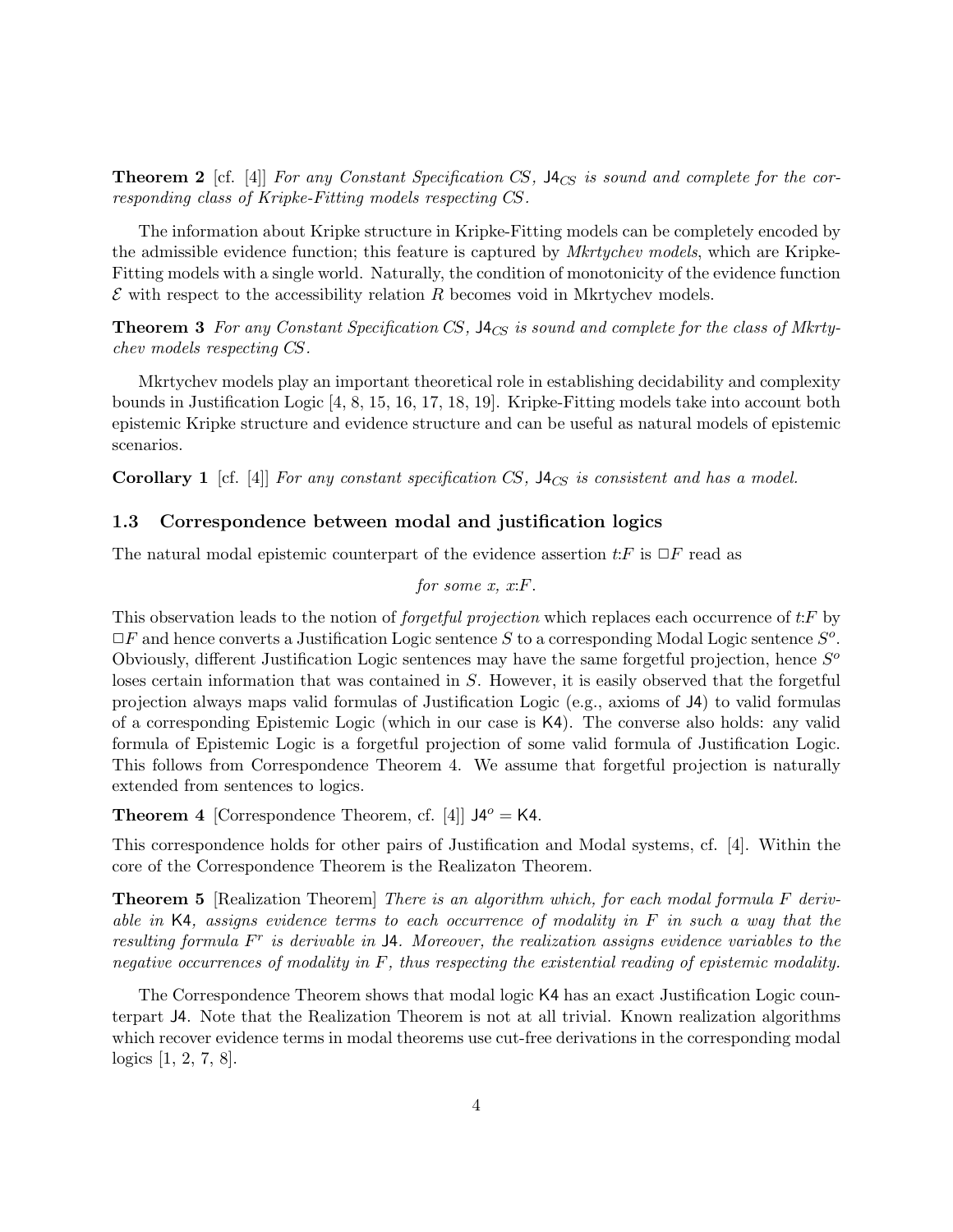## 2 Russell's Example: Induced Factivity

In this paper we offer a Justification Logic technique of handling different justifications for the same fact, e.g., when some of the justifications are factive and some are not. We will formalize and analyze Russell's well-known example from [20].

If a man believes that the late Prime Minister's last name began with a 'B,' he believes what is true, since the late Prime Minister was Sir Henry Campbell Bannerman<sup>1</sup>. But if he believes that Mr. Balfour was the late Prime Minister<sup>2</sup>, he will still believe that the late Prime Minister's last name began with a 'B,' yet this belief, though true, would not be thought to constitute knowledge.

Here we have to deal with two justifications for a true statement, one which is correct and one which is not. Let B be a sentence (propositional atom), w be a designated evidence variable for the wrong reason for B and r a designated evidence variable for the right (hence factive) reason for  $B$ . Then, Russell's example prompts the following set of assumptions<sup>3</sup>:

$$
\mathcal{R} = \{w:B, r:B, r:B \rightarrow B\}.
$$

Somewhat counter to our intuition, we can logically deduce factivity of w from  $\mathcal{R}$ :

1. r:B - an assumption;

2.  $r:B \rightarrow B$  - an assumption;

3. B - from 1 and 2, by Modus Ponens;

4.  $B \rightarrow (w:B \rightarrow B)$  - a propositional axiom;

5.  $w:B \rightarrow B$  - from 3 and 4, by Modus Ponens.

The question is, how can we distinguish the 'real' factivity of  $r:B$  from the 'induced factivity' of w:B when the agent can deduce both sentences  $r:B \to B$  and  $w:B \to B$ ? The intuitive answer lies in the fact that the derivation  $w:B \to B$  is based on the factivity of r for B. Some sort of evidence-tracking mechanism is needed here to formalize this argument.

### 3 Two-agent setting: observer and object agent

Let us call 'a man' from Russell's example the *object agent*. Tracking object agent reasoning does not appear to be sufficient since the object agent can easily derive the factivity of  $w$  for  $B$  from the bare assumption  $s:B$  for any  $s$ . Indeed,

<sup>&</sup>lt;sup>1</sup>Which was true back in 1912. There is a linguistical problem with this example. The correct spelling of this person's last name is Campbell-Bannerman; strictly speaking, this name begins with a 'C.'

<sup>2</sup>Which was false in 1912.

<sup>&</sup>lt;sup>3</sup>Here we ignore a possible objection that the justifications 'the late Prime Minister was Sir Henry Campbell Bannerman' and 'Mr. Balfour was the late Prime Minister' are mutually exclusive since there could be only one Prime Minister at a time. If the reader is not comfortable with this, we suggest a slight modification of Russell's example in which 'Prime Minister' is replaced by 'member of the Cabinet.' The compatibility concern then disappears since justifications 'X was the member of the late Cabinet' and 'Y was the member of the late Cabinet' with different X and Y are not necessarily incompatible.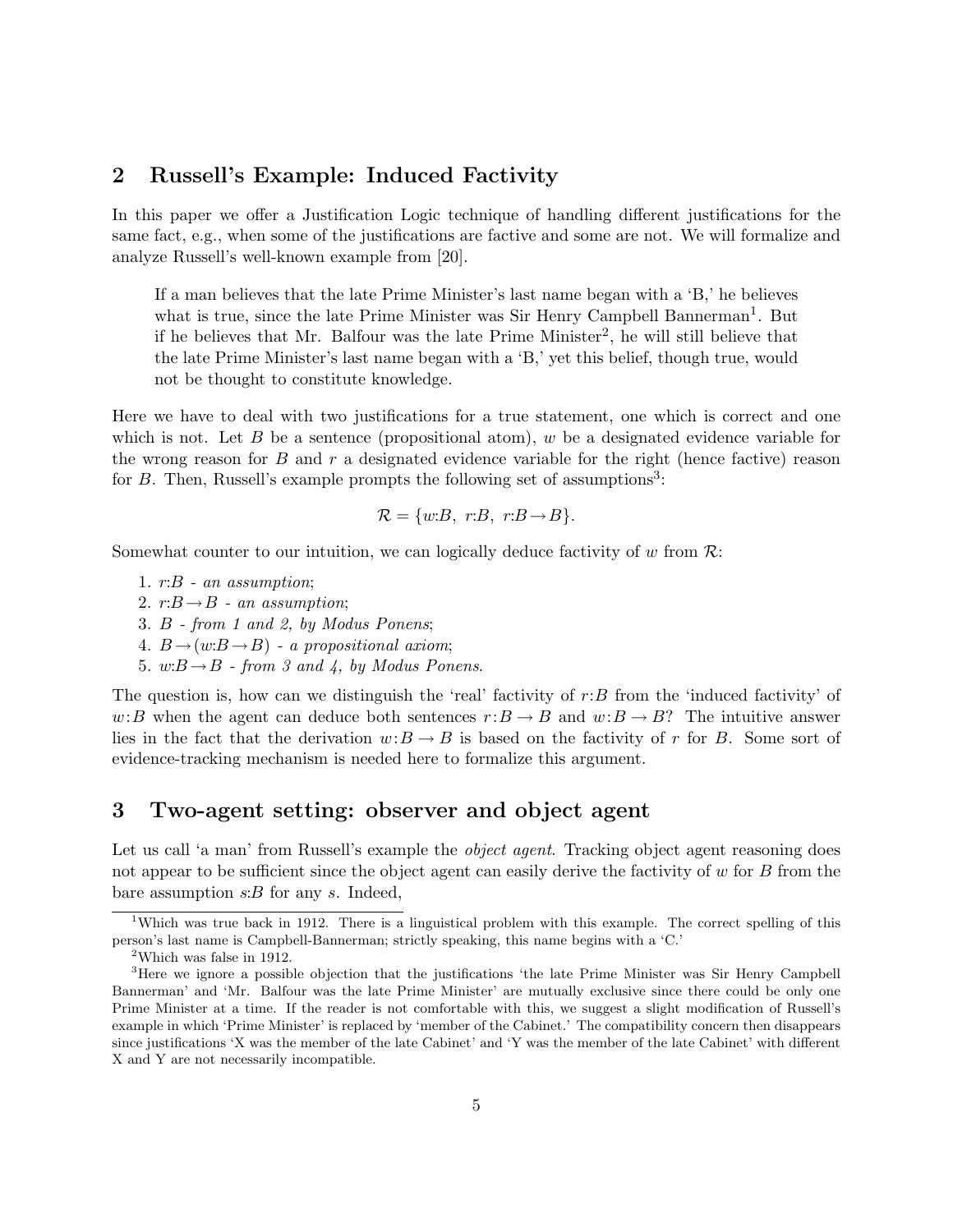1. s:B - an assumption;  $2 B \rightarrow (w:B \rightarrow B)$  - a propositional axiom; 3.  $c[B\rightarrow(w:B\rightarrow B)]$  - constant specification of 2; 4.  $s:B\rightarrow (c\cdot s): [w:B\rightarrow B]$  - from 3, by application axiom and Modus Ponens; 5.  $(c \cdot s): [w \cdot B \rightarrow B]$  from 1 and 4, by Modus Ponens.

It takes an outside observer to make such a distinction. More precisely, tracking the reasoning of the object agent, an outside observer can detect the induced character of the factivity of  $w: B$ . Note that we need Justification (vs. Modal) Logic at both levels: the object agent, since he faces different justifications of the same fact, and the observer, since we need to track the observer's evidence.

So, we consider a setting with the object agent and the observer possessing a justification system obeying J4 and hence not necessarily factive. The fact that the latter is the observer is reflected by the condition that all assumptions of the object agent and assumptions  $\mathcal R$  are known to the observer.

Here is the formal definition of system  $J4(J4)$ . The language contains two disjoint sets of evidence terms built from variables  $x, y, z, \ldots$  and constants  $a, b, c, \ldots$  for the observer; variables  $u, v, w, \ldots$  and constants  $k, l, m, \ldots$  for the object agent. We will not be using different symbols for similar operations 'application' and 'sum' for the observer and the object agent, and hope this will not lead to ambiguity. However, for better readability, we will be using different notation for evidence assertions:

> $[s]$ F  $\sim$  s is a justification of F for the observer, t: $F \sim t$  is a justification of F for the object agent.

Using  $p$  to denote any sentence letter,  $s$  for an evidence term of the observer, and  $t$  for an evidence term of the object agent, we define the formulas of J4(J4) by the grammar

$$
F = p | F \wedge F | F \vee F | F \rightarrow F | \neg F | t : F | [s] F.
$$

The list of postulates of J4(J4) contains the following principles:

#### 1. Classical propositional axioms and rule Modus Ponens

## 2. Axioms of J4 (including Total Constant Specification) for the Object Agent:

- [A1] Application  $t_1:(F \to G) \to (t_2:F \to (t_1 \cdot t_2):G)$ ,
- [A2] Monotonicity  $t_1: F \to (t_1+t_2): F$ ,  $t_2: F \to (t_1+t_2): F$ ,
- [A3] Verification  $t: F \to \ell t: F$ ,
- [A4] *Total Constant Specification for* 1, A1–A3:

 $TCS_A = \{k: F \mid k \text{ is an object agent evidence constant and } F \text{ is from 1, A1-A3}\},\$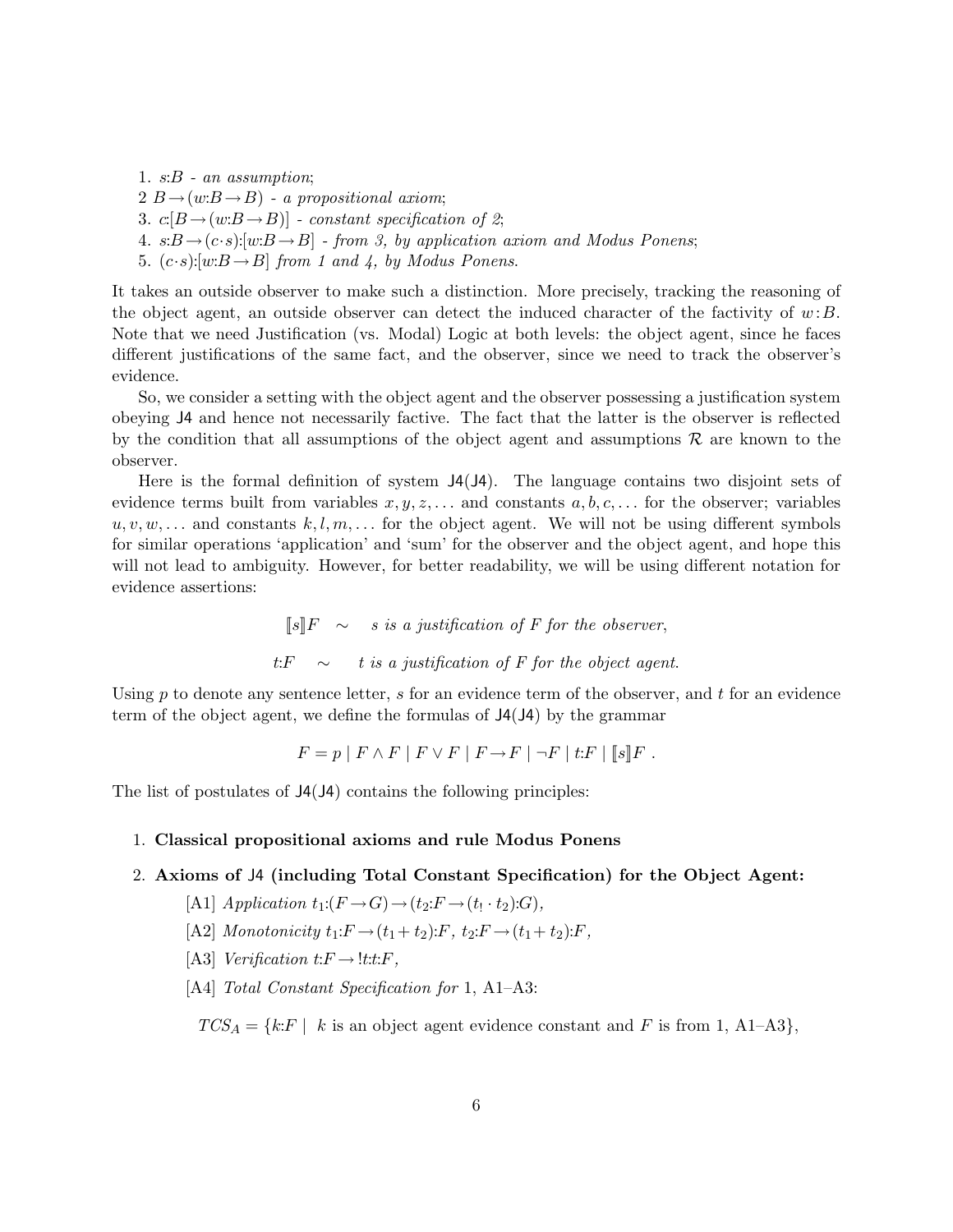- 3. Similar axioms of J4 (including Total Constant Specification) for the Observer
	- [O1] Application  $\llbracket s_1 \rrbracket (F \rightarrow G) \rightarrow (\llbracket s_2 \rrbracket F \rightarrow \llbracket s_1 \cdot s_2 \rrbracket G),$
	- $[O2]$  Monotonicity  $[s_1]$   $F \to [s_1+s_2]$   $F$ ,  $[s_2]$   $F \to [s_1+s_2]$   $F$ ,
	- [O3] Verification  $\llbracket s \rrbracket F \rightarrow \llbracket !s \rrbracket \llbracket s \rrbracket F$ ,
	- [O4] Total Constant Specification for 1, O1–O3:

 $TCS_O = \{\llbracket a \rrbracket F \mid a \text{ is an observer evidence constant and } F \text{ is from 1, O1–O3}\},\$ 

#### 4. Total Constant Specification for the observer of the object agent postulates:

 $TCS_{OA} = \{\llbracket b \rrbracket F \mid b \text{ is an observer evidence constant and } F \text{ is from 1, A1-A4}\}.$ 

System J4(J4) provides a general setup with the object agent and the observer, both of reasoning type J4, but does not yet reflect the specific structure of Russell's Prime Minister example.

## 4 Some Model Theory

A Kripke-Fitting model for J4(J4) is

$$
\mathcal{M} = (W, R_A, R_O, \mathcal{E}_A, \mathcal{E}_O, \Vdash)
$$

such that

 $(W, R_A, \mathcal{E}_A, \Vdash)$  is a J4-model which respects  $TCS_A$ ;

 $(W, R_O, \mathcal{E}_O, \Vdash)$  is a J4-model which respects  $TCS_O$  and  $TCS_{OA}$ .

Soundness of J4(J4) with respect to these models is straightforward and follows from the soundness of J4.

**Theorem 6** J4(J4) is complete with respect to the class of J4(J4)-models.

Proof. By the standard maximal consistent set construction. Let W be the set of all maximal consistent sets of J4(J4)-formulas;

$$
\Gamma R_A \Delta \quad \text{iff} \quad \{F \mid t \colon F \in \Gamma \text{ for some } t\} \subseteq \Delta; \\
\Gamma R_O \Delta \quad \text{iff} \quad \{F \mid [s]F \in \Gamma \text{ for some } s\} \subseteq \Delta; \\
\Gamma \in \mathcal{E}_A(t, F) \quad \text{iff} \quad t \colon F \in \Gamma; \\
\Gamma \in \mathcal{E}_O(s, F) \quad \text{iff} \quad [s]F \in \Gamma; \\
\Gamma \Vdash p \quad \text{iff} \quad p \in \Gamma.
$$

First, we notice that  $R_A$  and  $R_O$  transitive. Second, we check the closure conditions as well as the monotonicity for  $\mathcal{E}_A$  and  $\mathcal{E}_O$ . These are all rather standard checkups, performed in the same way as the completeness proof for J4 (cf. [4]). Finally, we have to check that evidence functions  $\mathcal{E}_A$  and  $\mathcal{E}_O$  respect the corresponding constant specifications of J4(J4). This is secured by the definition of the evidence functions, since

$$
TCS_A \cup TCS_O \cup TCS_{OA} \subseteq \Gamma
$$

for every maximal consistent set Γ.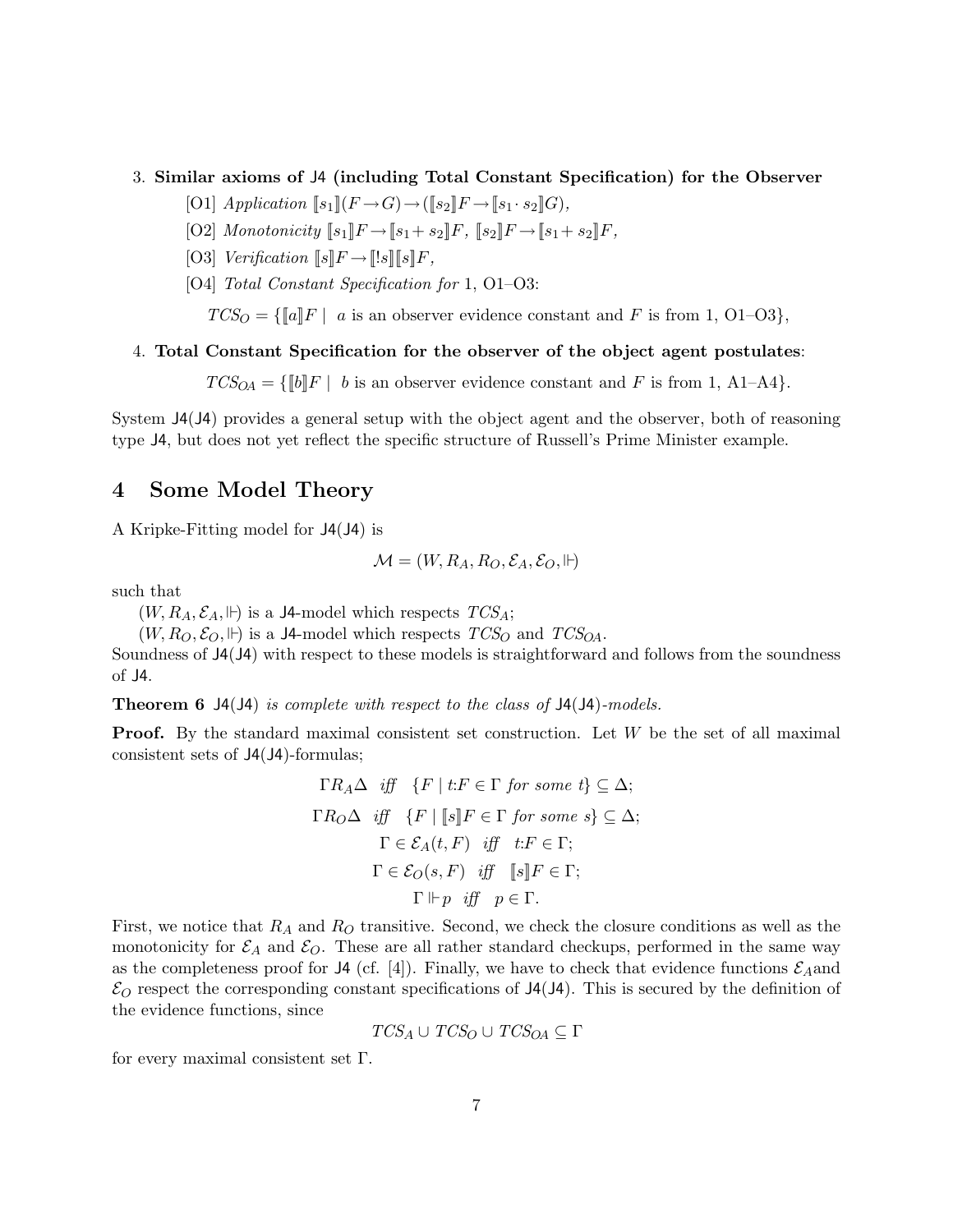**Lemma 1** [Truth Lemma] For each formula F and world  $\Gamma \in W$ ,

$$
\Gamma \Vdash F \quad \text{iff} \quad F \in \Gamma.
$$

**Proof.** The proof is also rather standard and proceeds by induction on  $F$ . The base case holds by the definition of the forcing relation  $\mathbb{F}$ ; Boolean connectives are straightforward. Let F be t:G. If  $t:G \in \Gamma$ , then  $\Gamma \in \mathcal{E}_A(t, G)$ ; moreover, by the definition of  $R_A, G \in \Delta$  for each  $\Delta$  such that  $\Gamma R_A \Delta$ . By the Induction Hypothesis,  $\Delta \Vdash G$ , therefore,  $\Gamma \Vdash t:G$ . If  $t:G \notin \Gamma$ , then  $\Gamma \notin \mathcal{E}_A(t, G)$  and  $\Gamma \Vdash t:G$ . The Induction step in case  $F = \llbracket s \rrbracket G$  is considered in a similar way.

Corollary 2  $TCS_A$ ,  $TCS_O$ , and  $TCS_{OA}$  hold at each node.

Indeed,  $TCS_A \cup TCS_O \cup TCS_{OA} \subseteq \Gamma$  since  $\Gamma$  contains all postulates of J4(J4). By the Truth Lemma,  $\Gamma \Vdash TCS_A \cup TCS_O \cup TCS_{OA}.$ 

To complete the proof of Theorem 6, consider F which is not derivable in  $J4(J4)$ . The set  $\{\neg F\}$ is therefore consistent. By the standard Henkin construction,  $\{\neg F\}$  can be extended to a maximal consistent set Γ. Since  $F \notin \Gamma$ , by the Truth Lemma,  $\Gamma \not\Vdash F$ .

## 5 Distinguishing induced factivity

Russell's Prime Minister example can be formalized over  $J4(J4)$  by the set of assumptions R and  $TR$ : the latter stands for 'Internalized Russell'

$$
\mathcal{IR} = \{ [\![x]\!] r : B, [\![y]\!] (r : B \to B), [\![z]\!] w : B \}.
$$

Here B, r, and w are as in R, and  $x, y, z$  are designated proof variables for the observer.

First, we check that the observer knows the factivity of  $w$  for  $B$ , e.g., that

$$
J4(J4) + \mathcal{R} + \mathcal{I}\mathcal{R} \ \vdash \|s\| (w:B \rightarrow B)
$$

for some proof term s. Here is the derivation, which is merely the internalization of the corresponding derivation from Section 2:

- 1.  $\llbracket x \rrbracket r:B$  an assumption:
- 2.  $\llbracket y \rrbracket(r:B \rightarrow B)$  an assumption;
- 3.  $[y \cdot x]B$  from 1 and 2, by application;
- 4.  $[a][B \rightarrow (w:B \rightarrow B)]$  by TCS<sub>O</sub> for a propositional axiom;
- 5.  $[a \cdot (y \cdot x)](w:B \rightarrow B)$  from 3 and 4, by application.

Finally, let us establish that the observer cannot conclude  $w:B \to B$  other than by using the factivity of r. In our formal setting, this amounts to proving the following theorem.

#### Theorem 7 If

 $J4(J4) + \mathcal{R} + \mathcal{I}\mathcal{R} \vdash \lbrack \lbrack \tilde{s} \rbrack (w:B \rightarrow B),$ 

then term  $\tilde{s}$  contains both proof variables x and y.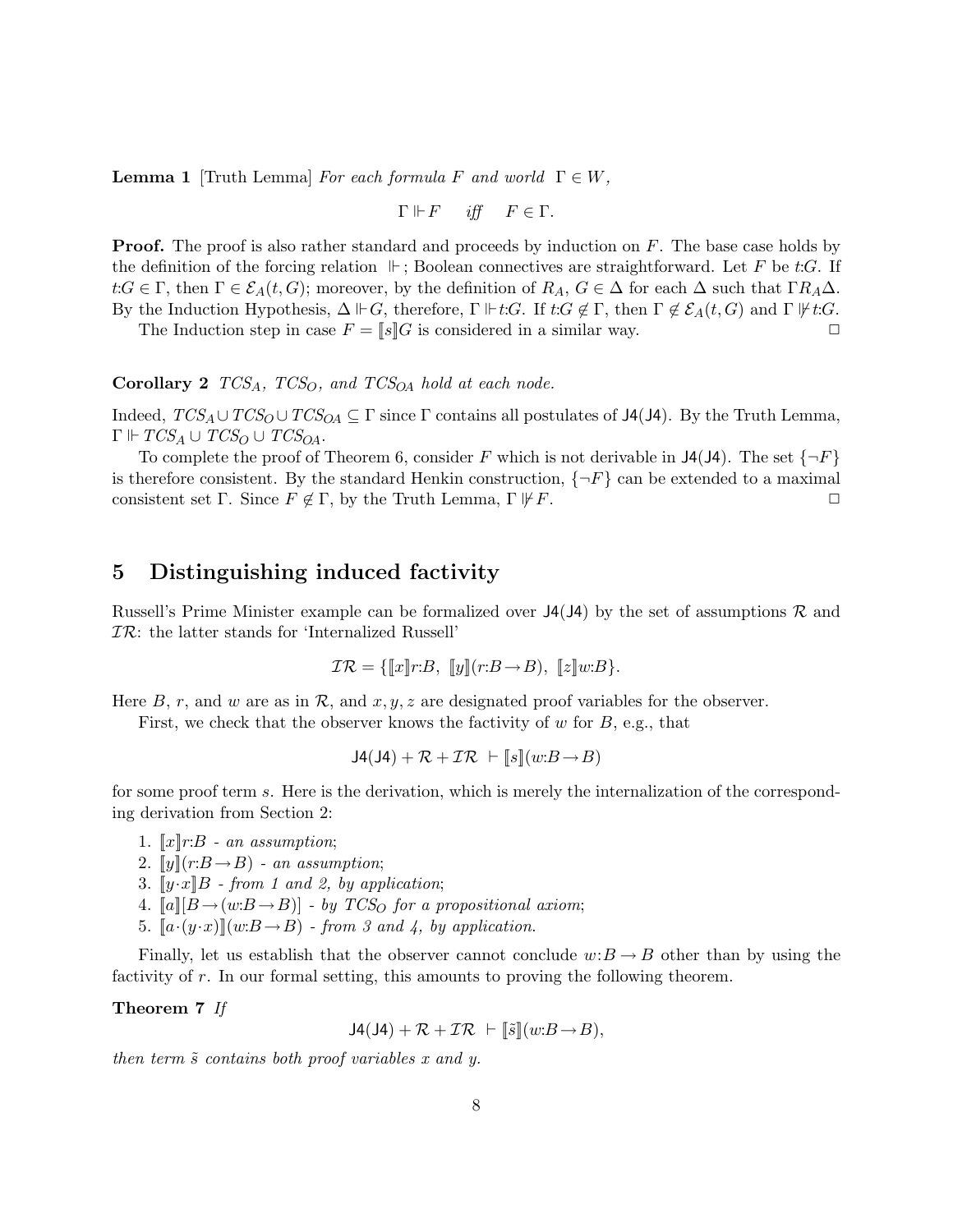**Proof.** Following [15], we axiomatize the *reflected fragment* of  $J4(J4) + \mathcal{R} + \mathcal{I}\mathcal{R}$  consisting of all formulas  $[s]F$  derivable in  $J4(J4) + \mathcal{R} + \mathcal{I}\mathcal{R}$ .

The principal tool here is the so-called ∗-calculus (cf. [19, 15]).

Calculus

$$
*[J4(J4)+\mathcal{R}+\mathcal{I}\mathcal{R}]
$$

has **axioms**  $TCS_O \cup TCS_{OA} \cup \mathcal{IR}$  and rules of inference

**Application:** given  $[s_1](F \rightarrow G)$  and  $[s_2]F$ , derive  $[s_1 \cdot s_2]G$ ; **Sum:** given  $[s_1]F$ , derive  $[s_1 + s_2]F$  or  $[s_2 + s_1]F$ ; **Proof Checker:** given  $\llbracket s \rrbracket F$ , derive  $\llbracket s \rrbracket s \llbracket F$ .

The following Lemma connects  $J4(J4) + \mathcal{R} + \mathcal{IR}$  and its reflected fragment  $*[J4(J4) + \mathcal{R} + \mathcal{IR}]$ .

**Lemma 2** For any formula  $\llbracket s' \rrbracket F$ ,

$$
J4(J4) + \mathcal{R} + \mathcal{I}\mathcal{R} \vdash [s']F \quad \text{iff} \quad *[J4(J4) + \mathcal{R} + \mathcal{I}\mathcal{R}] \vdash [s']F.
$$

**Proof.** It is obvious that if  $\ast [J4(J4) + \mathcal{R} + \mathcal{I}\mathcal{R}] \vdash [s'] [F]$ , then  $J4(J4) + \mathcal{R} + \mathcal{I}\mathcal{R} \vdash [s'] [F]$ . Indeed, all axioms of  $\ast [J4(J4) + \mathcal{R} + \mathcal{I}\mathcal{R}]$  are provable in  $J4(J4) + \mathcal{R} + \mathcal{I}\mathcal{R}$ ; the rules of the former correspond to axioms of the latter.

In order to establish the converse, let us suppose that  $\ast$ [J4(J4) +  $\mathcal{R} + \mathcal{IR}$ ]  $\sharp$  [s'][F. We build a singleton J4(J4)-model  $\mathcal{M} = (W, R_A, R_O, \mathcal{E}_A, \mathcal{E}_O, \Vdash)$  in which  $\mathcal{R} \cup \mathcal{IR}$  holds but  $\llbracket s' \rrbracket F$  does not: this will be sufficient to conclude that  $J4(J4) + \mathcal{R} + \mathcal{IR} \nvdash [s'] \, F$ .

- $W = \{1\};$
- $R_A = \emptyset$ ,  $R_O = \{(1, 1)\};$
- $\mathcal{E}_A(t, G) = W$  for each t, G;
- $\mathcal{E}_O(s, G)$  holds at 1 iff \*[J4(J4) +  $\mathcal{R} + \mathcal{I}\mathcal{R}$ ]  $\vdash$  [[s][G;
- $1 \Vdash p$  for all propositional variables, including B.

Note that  $R_A$  and  $R_O$  are transitive. Let us check the closure properties of the evidence functions.  $\mathcal{E}_A$  is universal and hence closed.  $\mathcal{E}_O$  is closed under application, sum, and verifier since the calculus  $\ast$ [J4(J4) +  $\mathcal{R}$  +  $\mathcal{IR}$ ] is.

Monotonicity of  $\mathcal{E}_A$  and  $\mathcal{E}_O$  vacuously hold since W is a singleton.

Furthermore,  $TCS_{A,O,O}$  hold in M. To check this, we first note that since  $R_A = \emptyset$ , a formula t:G holds at 1 if and only if  $\mathcal{E}_A(t, G)$ . Therefore, all formulas t:G hold at 1, in particular,  $1 \Vdash TCS_A$ . Hence all axioms A1–A4 of J4(J4) hold at 1. This yields that  $1 \Vdash TCS_{OA}$ . Indeed, for each  $\llbracket c \rrbracket A \in TCS_{OA}, 1 \Vdash A$  (just established) and  $\mathcal{E}_O(c, A)$ , since  $\llbracket c \rrbracket A$  is an axiom of  $\ast$  [J4(J4) +  $\mathcal{R} + \mathcal{I}\mathcal{R}$ ]. By the same reasons,  $1 \nvdash \mathcal{R}$ .

Since  $\ast$ [J4(J4) +  $\mathcal{R}$  +  $\mathcal{IR}$ ]  $\vdash$   $TCS_O$ ,  $\mathcal{E}_O(c, A)$  holds for all  $\llbracket c \rrbracket A \in TCS_O$ . In addition, each such A is an axiom O1–O3, hence  $1 \not\vdash A$ . Therefore,  $1 \not\vdash TCS_O$ . By similar reasons,  $1 \not\vdash T\mathcal{R}$ .

We have just established that M is a model for  $J4(J4) + \mathcal{R} + \mathcal{I}\mathcal{R}$ .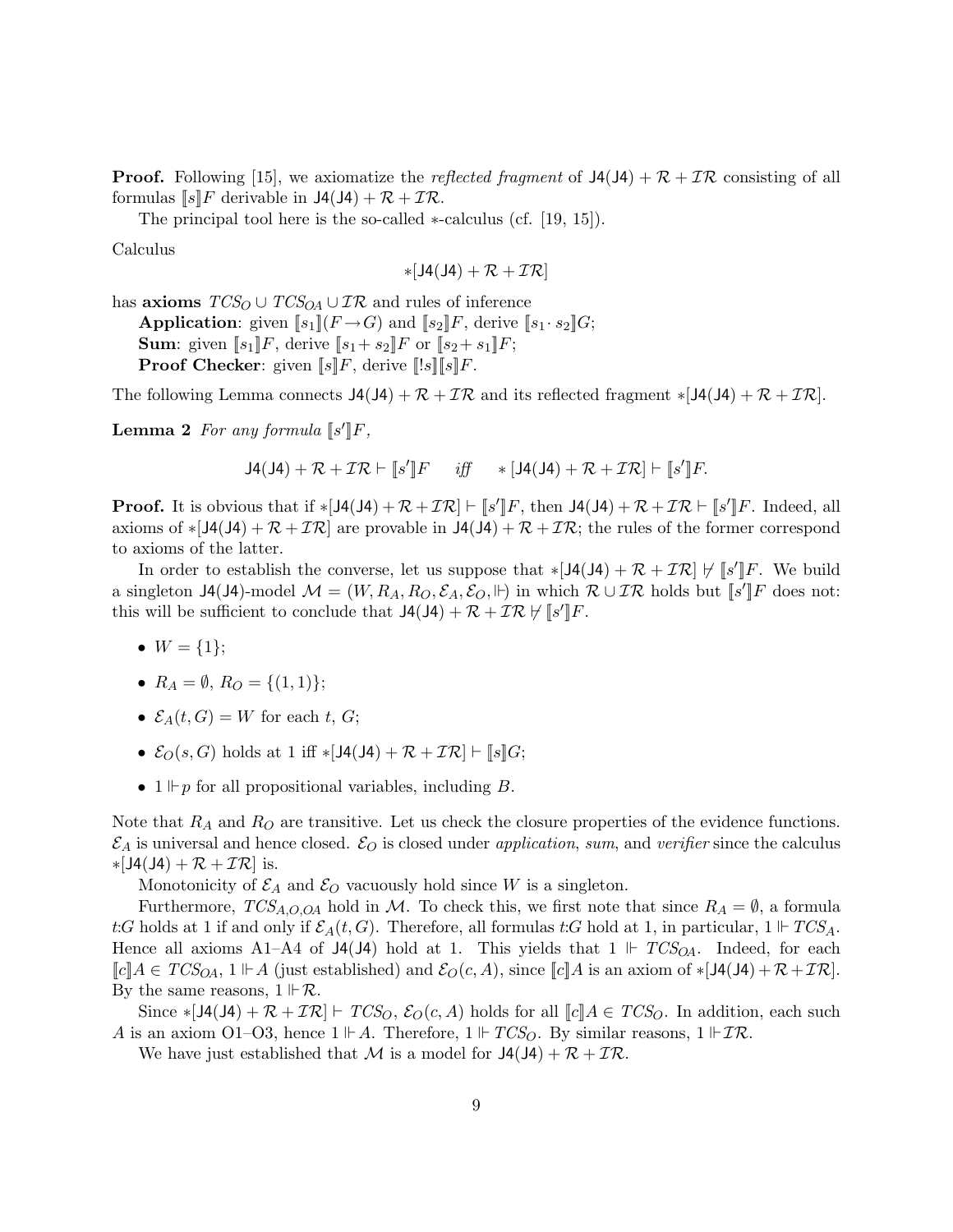We claim that  $\mathcal{M} \not\vdash [\![s']\!]F$  which follows immediately from the assumption that

$$
*[J4(J4) + \mathcal{R} + \mathcal{I}\mathcal{R}] \not\vdash [s']F
$$

since then  $\mathcal{E}_O(s', F)$  does not hold at 1. Therefore,

$$
J4(J4)+\mathcal{R}+\mathcal{IR}\not\!\!\!\!\nmid [s']\,F.
$$

This concludes the proof of Lemma 2.  $\Box$ 

**Lemma 3** [Subterm property of \*-derivations] In a tree-form derivation of a formula  $\llbracket s \rrbracket F$  in  $*[\mathsf{J4}(\mathsf{J4}) + \mathcal{R} + \mathcal{I}\mathcal{R}],$  if  $\llbracket s \rrbracket G$  is derived at some node, then s' is a subterm of s.

**Proof.** Obvious, from the fact that all rules of  $\ast [J4(J4) + \mathcal{R} + \mathcal{IR}]$  have such a subterm property.  $\Box$ 

**Lemma 4** If  $* [J4(J4) + \mathcal{R} + \mathcal{IR}] \vdash [\tilde{s}](w:B \rightarrow B)$ , then term  $\tilde{s}$  contains x.

**Proof.** Suppose the opposite, i.e., that  $\tilde{s}$  does not contain x. Then, by the subterm property, the proof of  $\lceil \tilde{s} \rceil (w:B \to B)$  in  $\ast \lceil J(1/4) + \mathcal{R} + \mathcal{IR} \rceil$  does not use axiom  $\lceil x \rceil r:B$ . Moreover, since  $\ast$ [J4(J4) +  $\mathcal{R}$  +  $\mathcal{IR}$ ] does not really depend on  $\mathcal{R}$ ,  $\lbrack \lbrack \mathfrak{F} \rbrack (w:B \rightarrow B)$  is derivable without  $\mathcal{R}$  and  $\lbrack \lbrack x \rbrack r:B$ . Since such a proof can be replicated in  $J(4) + \mathcal{IR}$  without  $\llbracket x \rrbracket r:B$ , it should be the case that

$$
J4(J4) + [y](r:B \to B) + [z]w:B \vdash [\tilde{s}](w:B \to B).
$$

To get a contradiction, it now suffices to build a  $J4(J4)$ -model  $\mathcal{M} = (W, R_A, R_O, \mathcal{E}_A, \mathcal{E}_O, \mathbb{H})$  in which  $\llbracket y \rrbracket(r:B \to B)$  and  $\llbracket z \rrbracket w:B$  hold, but  $\llbracket \tilde{s} \rrbracket(w:B \to B)$  does not. Here is the model:

- $W = \{1\};$
- $R_A = \emptyset$ ,  $R_O = \{(1, 1)\};$
- $\mathcal{E}_A(r, B) = \emptyset$  and  $\mathcal{E}_A(t, F) = W$  for all other pairs t, F;
- $\mathcal{E}_O(s, G) = W$  for all s, G;
- 1  $\nvdash p$  for all propositional variables, including B.

First, we check that M is a J4(J4)-model. Closure and monotonicity conditions on  $R_A, R_O, \mathcal{E}_A, \mathcal{E}_O$ are obviously met. We claim that  $TCS_{A,O,O}$  hold in M. Since  $R_A = \emptyset$ , a formula t:F holds at 1 if and only if  $\mathcal{E}_A(t, F)$  holds at 1. Therefore,  $1 \not\vdash r:B$  and  $1 \not\vdash t:F$  for all other pairs t, and F. In particular,

$$
1\Vdash TCS_A.
$$

Since  $R_O = \{(1,1)\}\$ and  $\mathcal{E}_O(s, G) = W$ , for any observer evidence term s,  $1 \Vdash [s]G$  if and only if  $1 \nvdash G$ . All observer axioms hold at 1 and hence

$$
1\Vdash TCS_O.
$$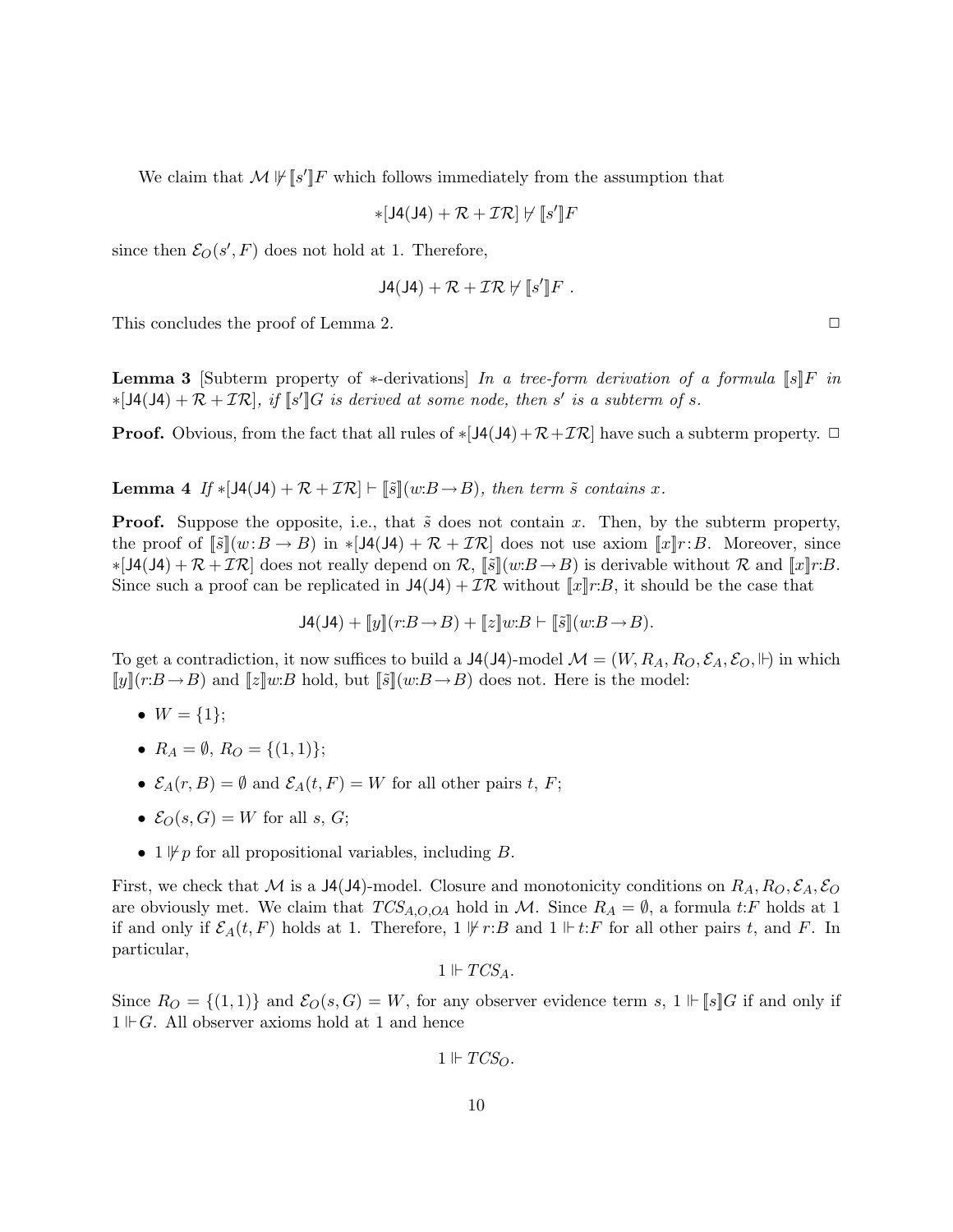As we have shown,  $1 \Vdash TCS_A$  and hence

 $1 \Vdash TCS_{OA}$ .

Furthermore, since  $1 \Vdash r:B \to B$ ,

 $1 \Vdash [y](r:B \rightarrow B),$ 

and since  $1 \Vdash w:B$ ,

 $1 \Vdash [z]w:B.$ 

Finally, since  $1 \not\vdash w:B \rightarrow B$ ,

$$
1 \not\Vdash \llbracket \tilde{s} \rrbracket (w:B \to B).
$$

 $\Box$ 

**Lemma 5** If  $* [J4(J4) + \mathcal{R} + \mathcal{IR}] \vdash [\tilde{s}](w:B \rightarrow B)$ , then term  $\tilde{s}$  contains y.

**Proof.** Suppose the opposite, i.e., that  $\tilde{s}$  does not contain y. Then, by the subterm property, the derivation of  $\llbracket \tilde{s} \rrbracket(w:B \to B)$  in \*[J4(J4) +  $\mathcal{R} + \mathcal{IR}$ ] does not use axiom  $\llbracket y \rrbracket(r:B \to B)$ . From this, we can find a derivation of  $\llbracket \tilde{s} \rrbracket(w:B \to B)$  in

$$
J4(J4) + [x]r:B + [z]w:B.
$$

To obtain a contradiction, it suffices to present a  $J4(J4)$ -model  $\mathcal{M} = (W, R_A, R_O, \mathcal{E}_A, \mathcal{E}_O, \mathbb{H})$  in which  $\llbracket x \rrbracket r:B$  and  $\llbracket z \rrbracket w:B$  hold, but  $\llbracket \tilde{s} \rrbracket (w:B \to B)$  does not hold. Here is this model:

- $W = \{1\};$
- $R_A = \emptyset$ ,  $R_O = \{(1, 1)\};$
- $\mathcal{E}_A(t, F) = W$  for all t, F;
- $\mathcal{E}_O(s, G) = W$  for all s, G;
- 1  $\not\Vdash p$  for all propositional variables, including B.

Conditions on  $R_A$ ,  $R_O$ ,  $\mathcal{E}_O$  are obviously met. Let us check constant specifications of J4(J4). Since  $R_A = \emptyset$ , and  $\mathcal{E}_A(t, F)$  holds at 1 for all  $t, F$ ,  $t$ : F holds at for all  $t, F$ . In particular,

$$
1 \Vdash TCS_A.
$$

For the same reasons,  $1 \Vdash r:B$  and  $1 \Vdash w:B$ .

Furthermore,  $1 \Vdash [s]F$  if and only if  $1 \Vdash F$ , because  $\mathcal{E}_O(s, F) = \{1\}$  and  $R_O = \{(1, 1)\}.$ Therefore,

$$
1 \Vdash TCS_{OA}.
$$

Since all axioms O1–O3 are true at 1,

 $1 \Vdash TCS_O.$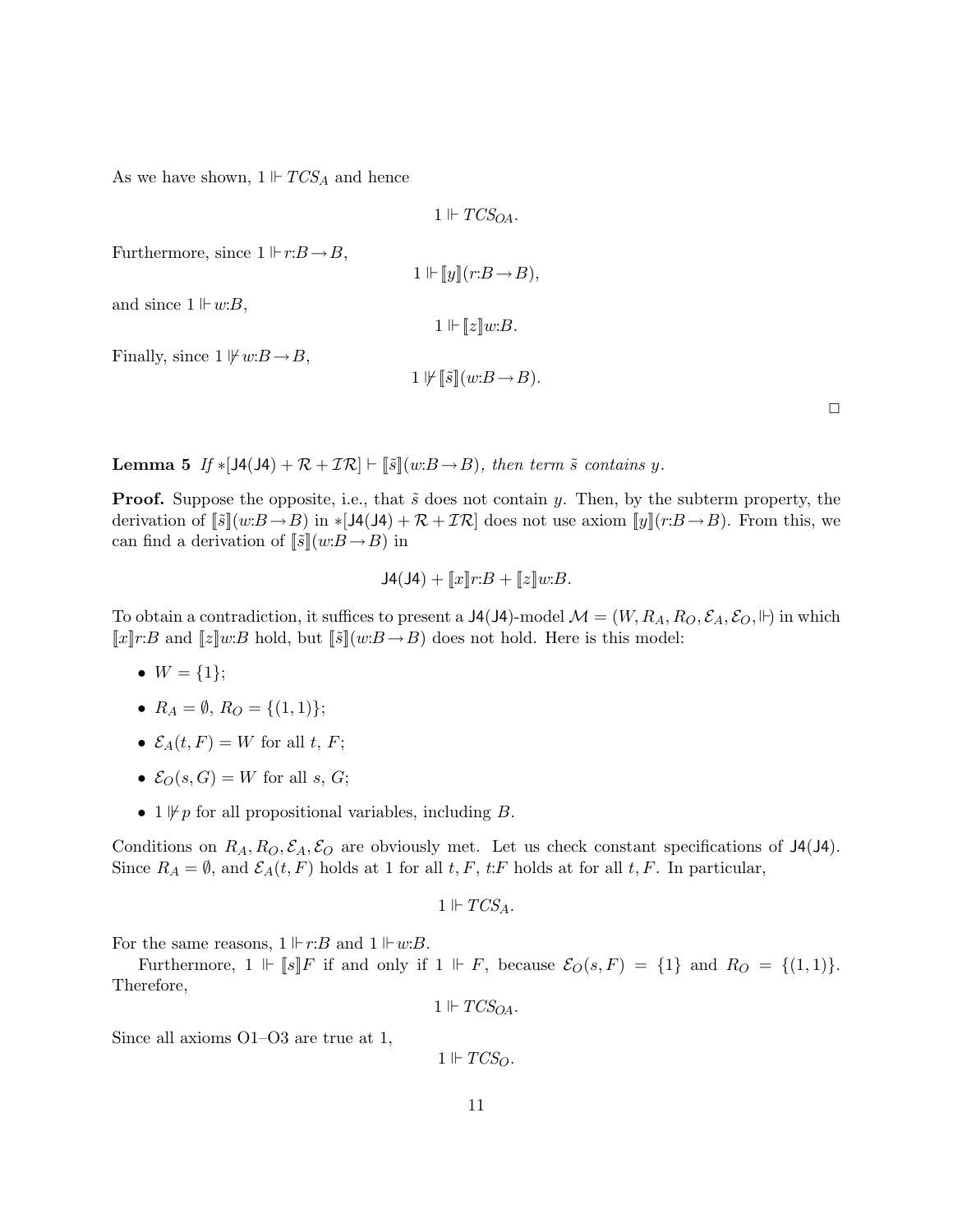Finally, since  $1 \Vdash r:B$  and  $1 \Vdash w:B$ ,

$$
1 \Vdash \llbracket x \rrbracket r : B \text{ and } 1 \Vdash \llbracket z \rrbracket w : B.
$$

It remains to establish that  $1 \not\vdash \llbracket \tilde{s} \rrbracket(w:B \to B)$ , for which it suffices to check that  $1 \not\vdash w:B \to B$ , which is the case since  $1 \Vdash w:B$  and  $1 \Vdash B$ .

Theorem 7 now follows from Lemmas 2, 4, and 5.  $\Box$ 

#### 5.1 Observer's factivity

Another natural candidate for the observer logic is the Logic of Proofs LP (cf. [2, 4, 13]) which is J4 augmented by the Factivity Axiom

 $[s]$   $F \rightarrow F$ ,

with the corresponding extension of constant specifications to include constants corresponding to this axiom. Kripke-Fitting models for LP are J4-models with a reflexive accessibility relation.

An assumption that the observer (the reader, for example) is LP-compliant is quite reasonable since, according to [2], the Logic of Proofs LP is a universal logic of mathematical reasoning for a wide range of natural formal systems  $(knowers)^4$ . So we could therefore define a two-agent system LP(J4) and proceed with the same evidence-tracking analysis. The main result: an analogue of Theorem 7 and its proof hold for LP(J4). In particular, all models built in the proof of Theorem 7 are intentionally made reflexive with respect to the observer's accessibility relation so they fit for LP as the observer's logic.

## 6 Conclusions

The formalization of Russell's example given in this paper can obviously be extended to other situations with multiple justifications of the same facts. The principal technique consisting of

- introducing the observer and a two-layer reasoning system;
- working in the reflected fragment of the observer's reasoning;
- formalizing dependencies of assumptions via variable occurrences in proof terms;
- reasoning in Fitting/Mkrtychev models for formally establishing independence,

is of a general character and can be useful for evidence-tracking in a general setting.

On the other hand, the whole power of J4(J4) is not needed for Russell's example, e.g., there is no use of  $+$  operations here. However, we have intentionally considered  $J4(J4)$  in its entirety to introduce a basic introspective system of evidence-tracking.

<sup>4</sup>As was shown in [9], the same LP serves as the logic of proofs for polynomially bounded agents as well.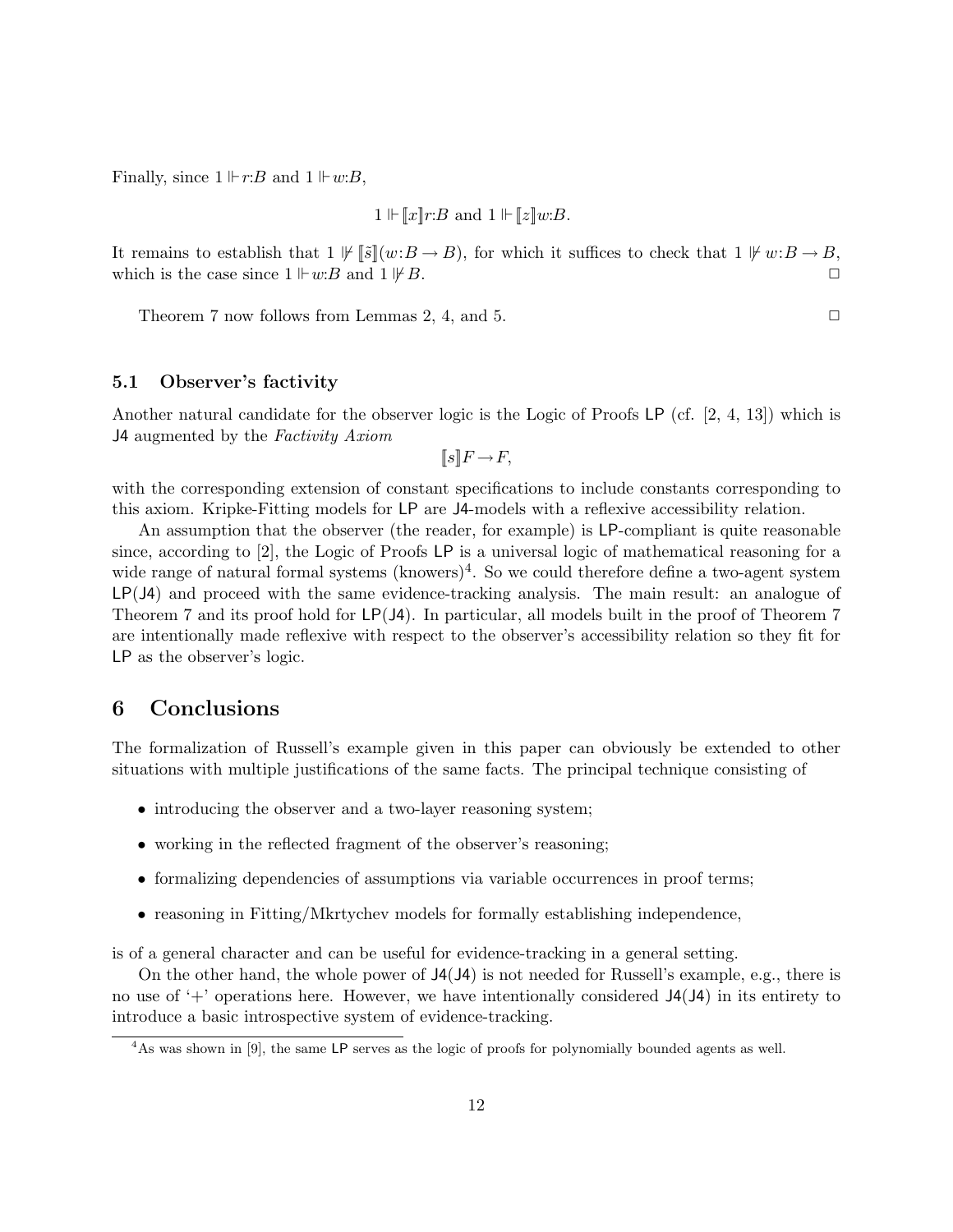Verification principles for both the object agent and the observer have been used only to simplify formulations of Constant Specifications. The same evidence tracking can be done within the framework of the basic justification logic J for both the object agent and the observer. Moreover, Theorem 7 and its proof hold for a wide range of systems, e.g., J, J4, J45 for the object agent and, independently, J, JT, J4, LP, J45, JT45, etc. (cf. [4] for the definitions) for the observer.

It appears that a similar evidence-tracking approach can be applied to analyzing paraconsistent systems. For example, the set of formulas  $A<sup>5</sup>$ 

$$
A = \{p_1, p_1 \to p_2, p_2 \to p_3, \ldots, p_{n-1} \to p_n, \neg p_n\}
$$

is obviously inconsistent. However, any derivation from A which does not use all  $n+1$  assumptions of A is contradiction-free. This argument can be naturally formalized in Justification Logic.

We wish to think that this approach to evidence tracking could be also useful in distributed knowledge systems (cf. [10, 11, 12]).

## 7 Acknowledgements

The author is very grateful to Mel Fitting, Vladimir Krupski, Roman Kuznets, and Elena Nogina, whose advice helped with this paper. Many thanks to Karen Kletter for editing this text.

## References

- [1] S. Artemov. Operational modal logic. Technical Report MSI 95-29, Cornell University, 1995.
- [2] S. Artemov. Explicit provability and constructive semantics. Bulletin of Symbolic Logic, 7(1):1–36, 2001.
- [3] S. Artemov. Justified common knowledge. Theoretical Computer Science, 357(1-3):4–22, 2006.
- [4] S. Artemov. The Logic of Justification. The Review of Symbolic Logic, 1(4):477-513, 2008.
- [5] S. Artemov and R. Kuznets. Logical omniscience as a computational complexity problem. In Aviad Heifetz, editor, Theoretical Aspects of Rationality and Knowledge, Proceedings of the Twelfth Conference (TARK 2009), Stanford University, California, July 6–8, 2009. ACM. , pages 14–23, 2009.
- [6] S. Artemov and E. Nogina. Introducing justification into epistemic logic. Journal of Logic and Computation, 15(6):1059–1073, 2005.
- [7] V. Brezhnev. On explicit counterparts of modal logics. Technical Report CFIS 2000-05. Cornell University, 2000.
- [8] V. Brezhnev and R. Kuznets. Making knowledge explicit: How hard it is. Theoretical Computer Science, 357(1-3):23–34, 2006.

<sup>&</sup>lt;sup>5</sup>Here  $p_1, p_2, \ldots, p_n$  are propositional letters.